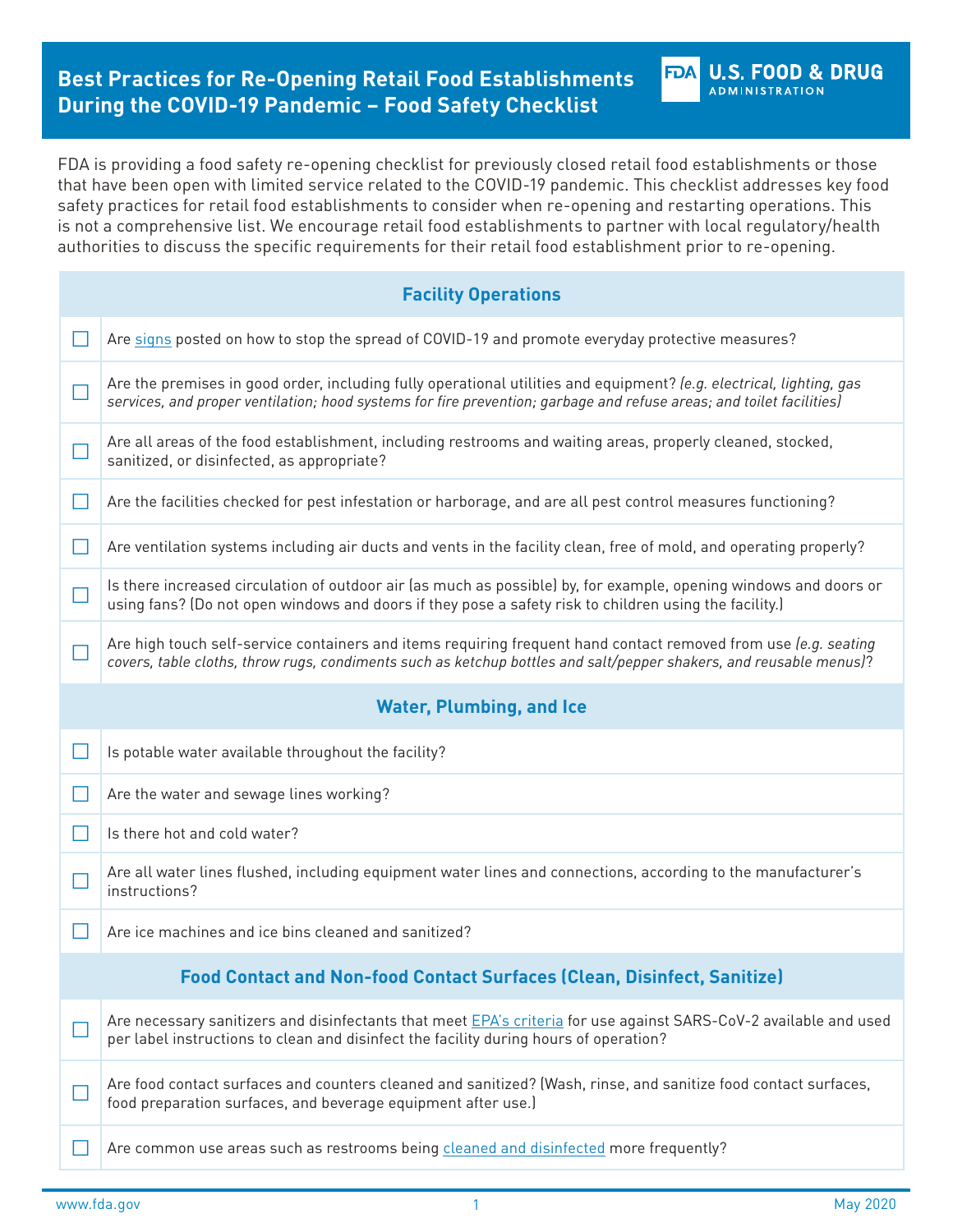|              | Are high-touch areas and equipment cleaned and disinfected (e.g. door knobs, display cases, equipment handles,<br>check-out counters, order kiosks, and grocery cart handles)?                                                                                                                                                                                                                                  |  |  |
|--------------|-----------------------------------------------------------------------------------------------------------------------------------------------------------------------------------------------------------------------------------------------------------------------------------------------------------------------------------------------------------------------------------------------------------------|--|--|
| $\Box$       | Are sufficient stocks of single-service and single-use articles (e.g. tableware, carryout utensils, bread wrappers, and<br>plastic wrap) available? If not, ensure all reusable food service items are handled with gloves and washed with dish<br>soap and hot water or in a dishwasher. Employees should wash their hands after removing their gloves and after<br>directly handling used food service items. |  |  |
| $\mathsf{L}$ | Are staff properly trained on cleaning procedures to ensure safe and correct application of disinfectants?                                                                                                                                                                                                                                                                                                      |  |  |
|              | Has a disinfection schedule or routine plan been developed? Ensure sufficient stocks of cleaning and disinfecting<br>supplies to accommodate ongoing cleaning and disinfection.                                                                                                                                                                                                                                 |  |  |
|              | <b>Food Temperature Control</b>                                                                                                                                                                                                                                                                                                                                                                                 |  |  |
| $\Box$       | Are all coolers, freezers, and hot and cold holding units functioning?                                                                                                                                                                                                                                                                                                                                          |  |  |
| Н            | Are all coolers, freezers, and hot and cold holding units clean, sanitized, and protected from contamination?                                                                                                                                                                                                                                                                                                   |  |  |
|              | Are calibrated thermometers available and accurate to check equipment and product temperatures to ensure food<br>safety/HACCP plans are executed as designed?                                                                                                                                                                                                                                                   |  |  |
|              | <b>Product Inspection, Rotation</b>                                                                                                                                                                                                                                                                                                                                                                             |  |  |
| $\Box$       | Has all food been examined for spoilage, damage, expiration, or evidence of tampering or pest activity? If needed,<br>was such food appropriately discarded?                                                                                                                                                                                                                                                    |  |  |
| $\Box$       | Is food properly labeled and organized, such that receiving date and rotation is evident?                                                                                                                                                                                                                                                                                                                       |  |  |
| Ш            | Are all food, packaging, and chemicals properly stored and protected from cross contamination?                                                                                                                                                                                                                                                                                                                  |  |  |
|              | Has contact been made with suppliers in the supply chain to ensure deliveries are scheduled and able to be<br>fulfilled?                                                                                                                                                                                                                                                                                        |  |  |
|              | <b>Warewashing Equipment</b>                                                                                                                                                                                                                                                                                                                                                                                    |  |  |
|              | Is your 3-compartment sink clean and equipped with detergent and sanitizer?                                                                                                                                                                                                                                                                                                                                     |  |  |
|              | Is your warewasher clean and functioning and equipped with detergent and sanitizer (single temperature machine,<br>165°F) or reaches 180°F rinse (high temperature)?                                                                                                                                                                                                                                            |  |  |
|              | Do you have sanitizer test strips available and are the test strips appropriate for the sanitizer being used?                                                                                                                                                                                                                                                                                                   |  |  |
|              | <b>Handwashing Stations</b>                                                                                                                                                                                                                                                                                                                                                                                     |  |  |
|              | Have you trained and reminded employees of effective hand hygiene practices including washing hands with soap<br>and water for at least 20 seconds, especially after going to the bathroom, before eating, and after blowing their<br>nose, coughing, or sneezing?                                                                                                                                              |  |  |
|              | Are all the handwashing sinks accessible and fully stocked (e.g. soap, paper towels, hand wash sign, and trash bins)?                                                                                                                                                                                                                                                                                           |  |  |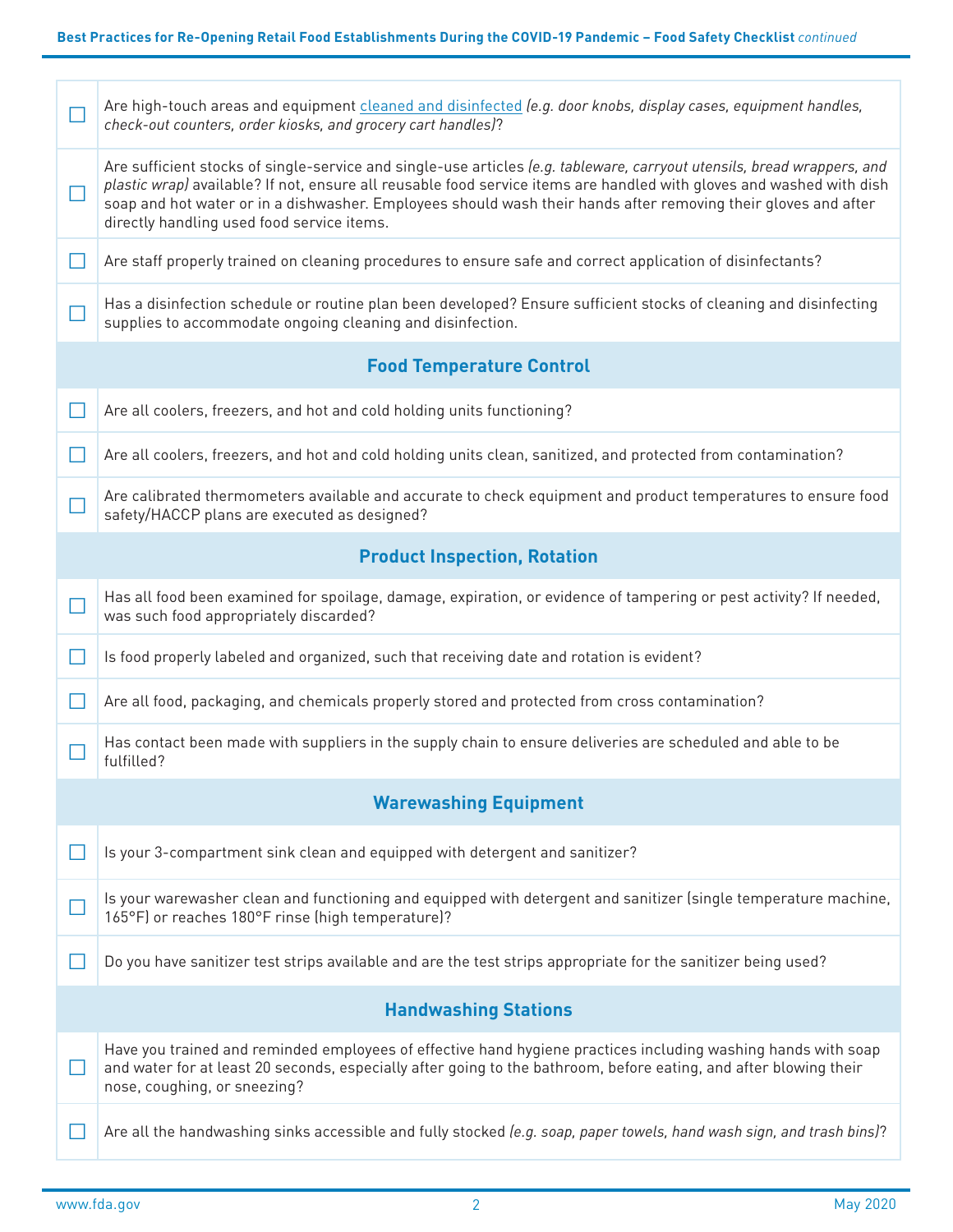|                                    | Are paper towels and trash cans available in the bathrooms so doors can be opened and closed without touching<br>handles directly?                                                                                                                 |  |
|------------------------------------|----------------------------------------------------------------------------------------------------------------------------------------------------------------------------------------------------------------------------------------------------|--|
| $\Box$                             | Are all the handwashing sinks functional and able to reach 100°F minimum?                                                                                                                                                                          |  |
| Г                                  | Have you considered using hand sanitizers (minimum 60% alcohol), as appropriate, in multiple locations to<br>encourage hand hygiene by both customers and employees to supplement hand washing?                                                    |  |
| <b>Employee Health / Screening</b> |                                                                                                                                                                                                                                                    |  |
| П                                  | Do you have a protocol to check employee health and personal hygiene practices within your food establishment?                                                                                                                                     |  |
| $\Box$                             | Are you following CDC guidance and practices for employee health checks/screenings?                                                                                                                                                                |  |
| $\Box$                             | Have you checked CDC and local regulatory/health authority guidance for employees returning back to work?                                                                                                                                          |  |
| П                                  | Is there a plan to monitor and respond to a higher than normal level of absenteeism?                                                                                                                                                               |  |
| П                                  | Is there a plan or policy for, and an adequate supply of, personal protective equipment (PPE) and/or cloth face<br>coverings? Cloth face coverings should only be used if PPE is not required, and changed as needed if worn.                      |  |
| <b>Social Distancing</b>           |                                                                                                                                                                                                                                                    |  |
| $\Box$                             | Has the facility taken measures (e.g. tape on floors/sidewalks, partitions, and signage on walls) to minimize<br>face-to-face contact that allows, to the extent possible, at least a 6-foot distance between workers, customers,<br>and visitors? |  |
| $\Box$                             | Have you limited offering self-serve food or drink options, such as buffets, salad bars, and drink stations? As local<br>regulatory/health authorities lift levels of restrictions, limit use with additional monitoring.                          |  |
| $\blacksquare$                     | Have you restricted the number of employees in shared spaces, including kitchens, break rooms, and offices to<br>maintain at least a 6-foot distance between people?                                                                               |  |

## **Additional references can be found here:**

Food Safety and the Coronavirus Disease 2019 (COVID-19) Questions & Answers for Industry:

• <https://www.fda.gov/food/food-safety-during-emergencies/food-safety-and-coronavirus-disease-2019-covid-19>

Best Practices for Retail Food Stores, Restaurants, and Food Pick-Up/Delivery Services During the COVID-19 Pandemic:

• [https://www.fda.gov/food/food-safety-during-emergencies/best-practices-retail-food-stores-restaurants-and-food](https://www.fda.gov/food/food-safety-during-emergencies/best-practices-retail-food-stores-restaurants-and-food-pick-updelivery-services-during-covid-19)[pick-updelivery-services-during-covid-19](https://www.fda.gov/food/food-safety-during-emergencies/best-practices-retail-food-stores-restaurants-and-food-pick-updelivery-services-during-covid-19)

What Grocery and Food Retail Workers Need to Know about COVID-19:

• <https://www.cdc.gov/coronavirus/2019-ncov/community/organizations/grocery-food-retail-workers.html>

CDC COVID-19 Resources for Businesses and Employers:

- <https://www.cdc.gov/coronavirus/2019-ncov/community/organizations/businesses-employers.html>
- <https://www.cdc.gov/coronavirus/2019-ncov/downloads/stop-the-spread-of-germs.pdf>
- <https://www.cdc.gov/coronavirus/2019-ncov/community/reopen-guidance.html>